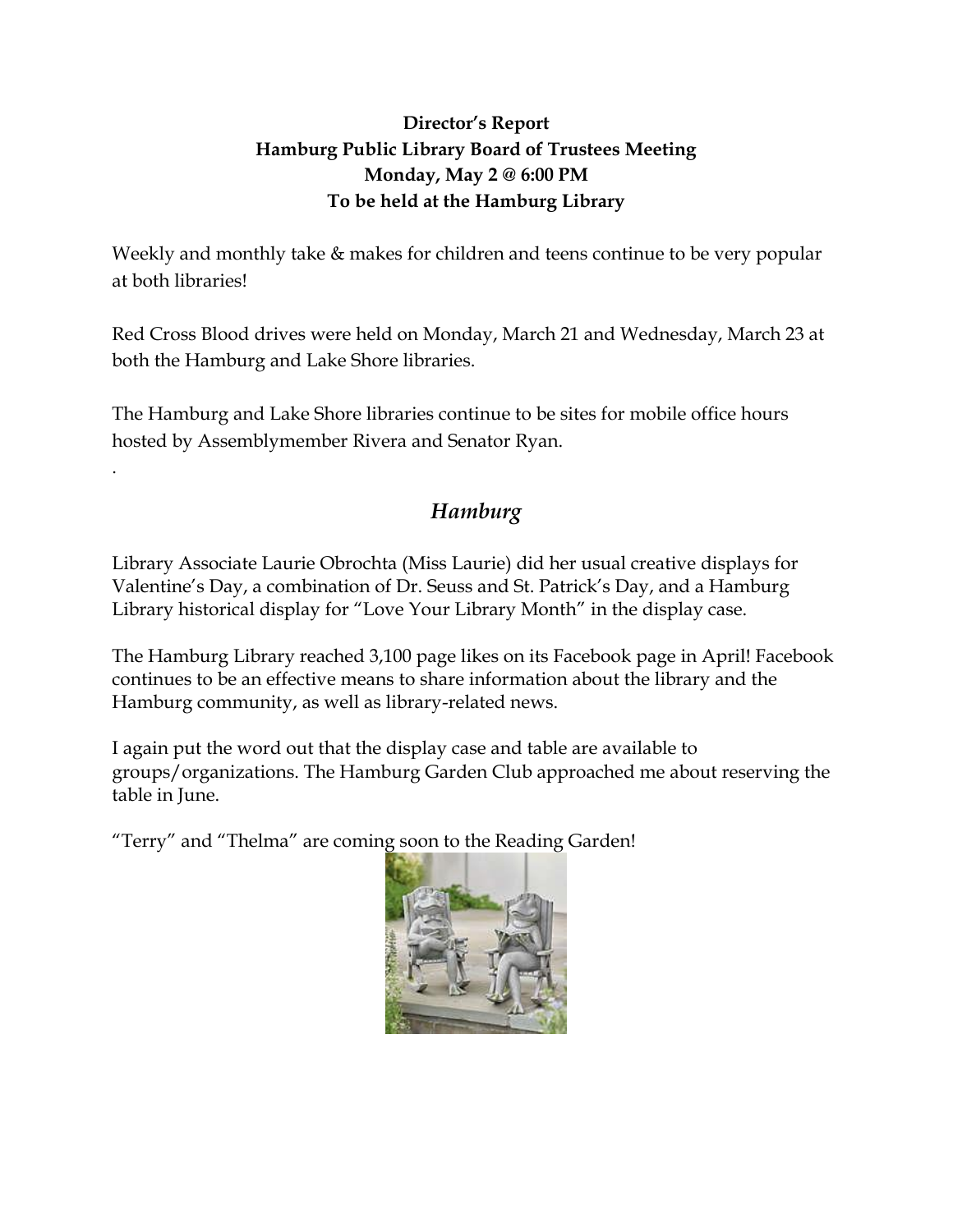## **Programs offered this month include:**

## **Sunday Screening**

On Sunday, March 20 and April 10 *Luca* and *Rouge One* were shown respectively with 12 and 2 children and adults in attendance.

## **Story Time w/Miss Laurie**

Library Associate Laurie Obrochta resumed in January with some modifications. To assist in Covid-19 safety precautions, we offered two sessions with a limit of 30 total participants in each. Registration was available online, with a separate registration for each week. Most sessions were at or near capacity.

## **LEGO Club**

On Saturday, April 9 LEGO Club resumed in-person. Senior Page Shannon led the program with the assistance of a volunteer. We limited the program to 20 participants.

## **Solar Design Challenge**

On Thursday, April 26, New Yorkers for Clean Power and EDF Renewables presented a program for teens on solar power with 5 teens in attendance. Attendees built their own solar powered car.

## **Local Author Visits**

On Thursday, March 10 local author Tom Fox presented a workshop on "How to Get Published" for teens with 11 in attendance. On Wednesday, March 23 local children's author Aaron Measer visited and read his latest book, *My Day with Grandma*, a story about what happens when a young child spends the day with his grandma to 37 children and parents during our weekly Family Storytime. On Tuesday, April 12 Lissa Marie Redmond visited to discuss her latest book, *The Parting Glass* with 20 in attendance.

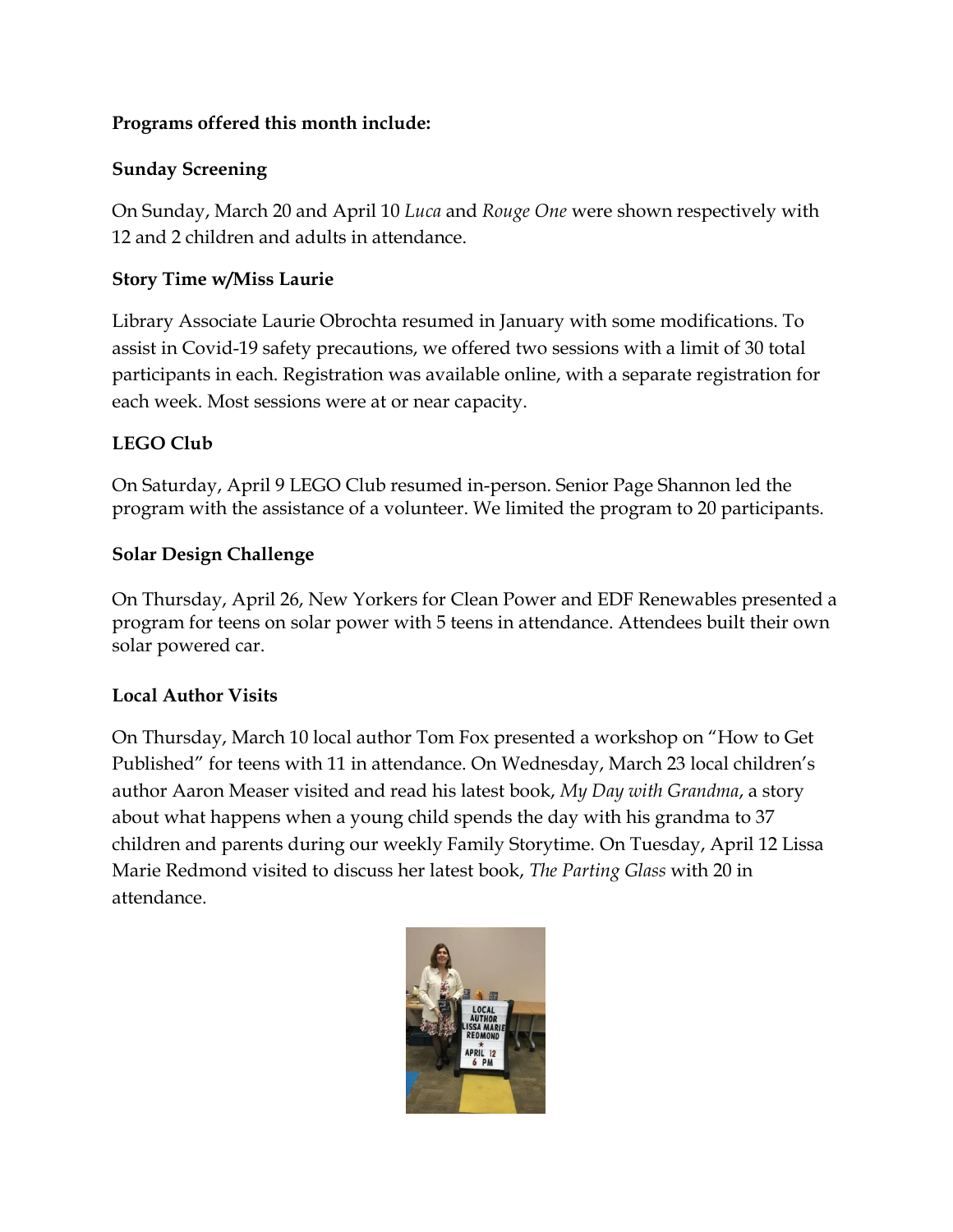## **Family Reading Night**

On Friday, March 25 Librarian Ashley Cassidy and Page Sarah England participated in Family Reading Night at Hamburg Middle School. This year's theme was "Reading is Magic." The event draws in families to participate in an evening of activities at the middle school. They offered a sand art activity in small vials, which they called Potion Making. The event drew 815 people.

## **Medicare Workshop**

On Thursday, March 31 Senior Services of North America presented an educational program on applying for Medicare with 4 adults in attendance. They learned about the eligibility requirements and how to apply.

## **Phoebe the Reading Dog**

Phoebe, a licensed therapy dog, visited in March. Children read stories to her every other Saturday.

#### **Storytime with Smarty Pants Childcare**

Librarian Ashley Cassidy provided classroom collections for 3 classes (25 books each) based on their weekly themes of authors/reading, dinosaurs and fairy tales. Ashley visited to provide a storytime to 2 classes on Thursday, March 3 and April 7. In April she provided materials on gardening, our earth, and weather.

#### **Identity Theft Seminar**

On Thursday, April 28, Senior Services of America presented on protecting families against identity theft.

#### **Book Bundles**

We began offering custom Book Bundles one year ago. Patrons submit a request to us through a Google Form with information such as interests and age. Ashley then fills the request. To date we have filled 54 requests. Our Picture Book Bundles continue to be available in the children's area for browsing. These have helped increase circulation of children's and desk staff has received many compliments and words of support for their availability.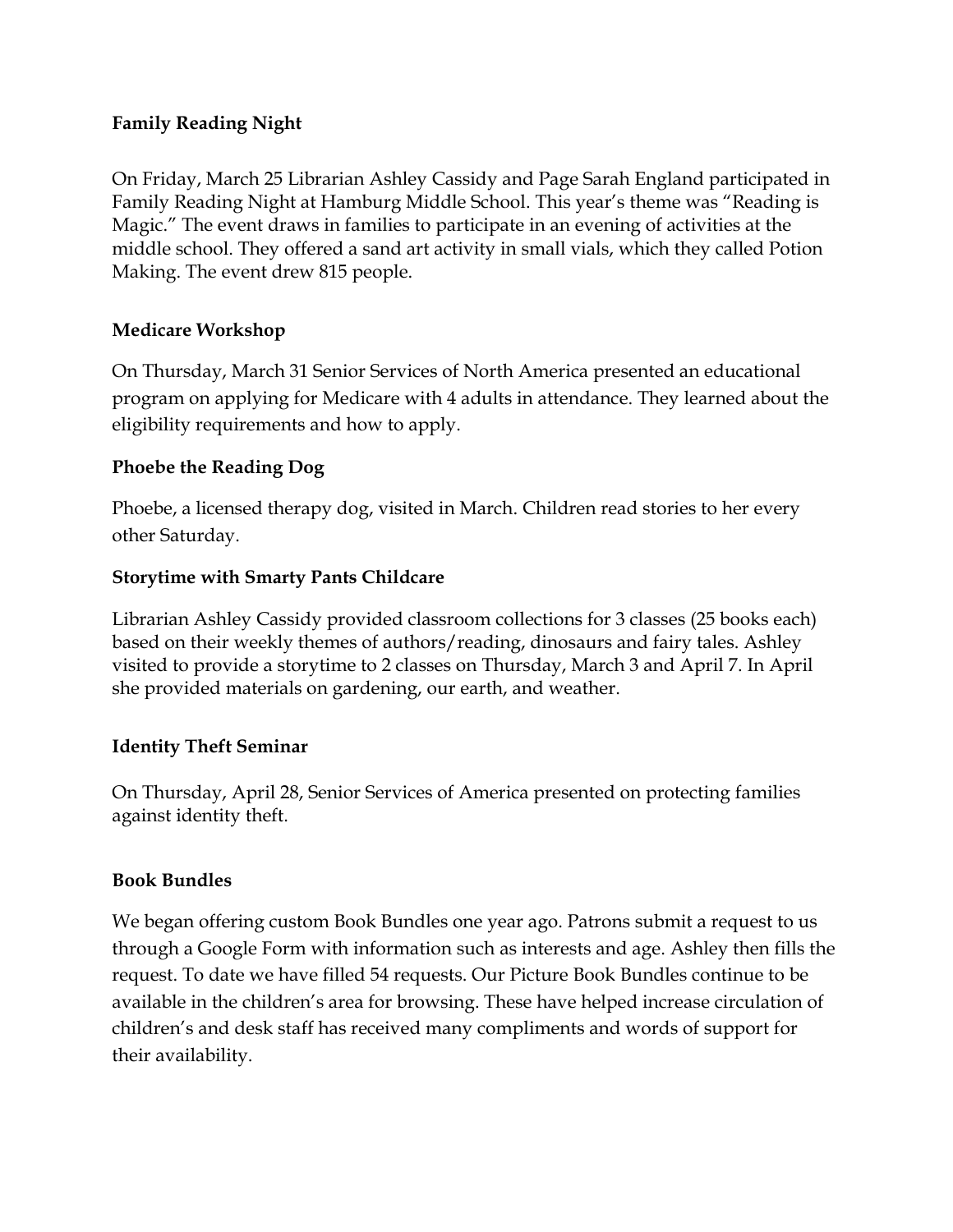#### **Scavenger Hunts**

We offered a Spring Bloom Scavenger Hunt throughout March in the Children's Area. Participants located flowers that bloom in the spring, and returned to the desk for a prize. We had 214 children and 107 adults complete the scavenger hunt. In April we had a Reading Rabbit Scavenger Hunt, where participants located letters to solve the question "What kind of book does a rabbit like at bedtime?" So far we have had more the 320 complete the hunt.

## **Cookbook Club**

Cookbook Club resumed in person on Wednesday, April 20. We had 7 attendees prepare a one-pot dish to share. The program was led by Librarian Leslie Carr.

## **Director's Book Club**

Book Club was held on the 3rd Friday of the month in March and April. March's book was *Life of Pi* by Yann Martel and April's book was *The Dutch House* by Ann Patchett. Both were well attended with 9 and 6 in attendance respectively.

## **Technology Classes**

In March the TechKnow Lab resumed library visits with a Home Internet Setup class. In April we held an Editing Digital Photos class with 11 attendees. Participants said they would be interested in coming back for a repeat of the class.

#### **Chromebooks and Hotspots**

The Hamburg Library now has Chromebooks and Hotspots available for checkout. Each can be checked out for a 7-day loan and renewed twice. Equipment that is overdue will be deactivated. Patrons are financially responsible for lost or damaged kits.

#### **Winter Reading Contest**

Jenny Barr was the recipient of an Amazon gift card in the library system's Winter Reading Contest.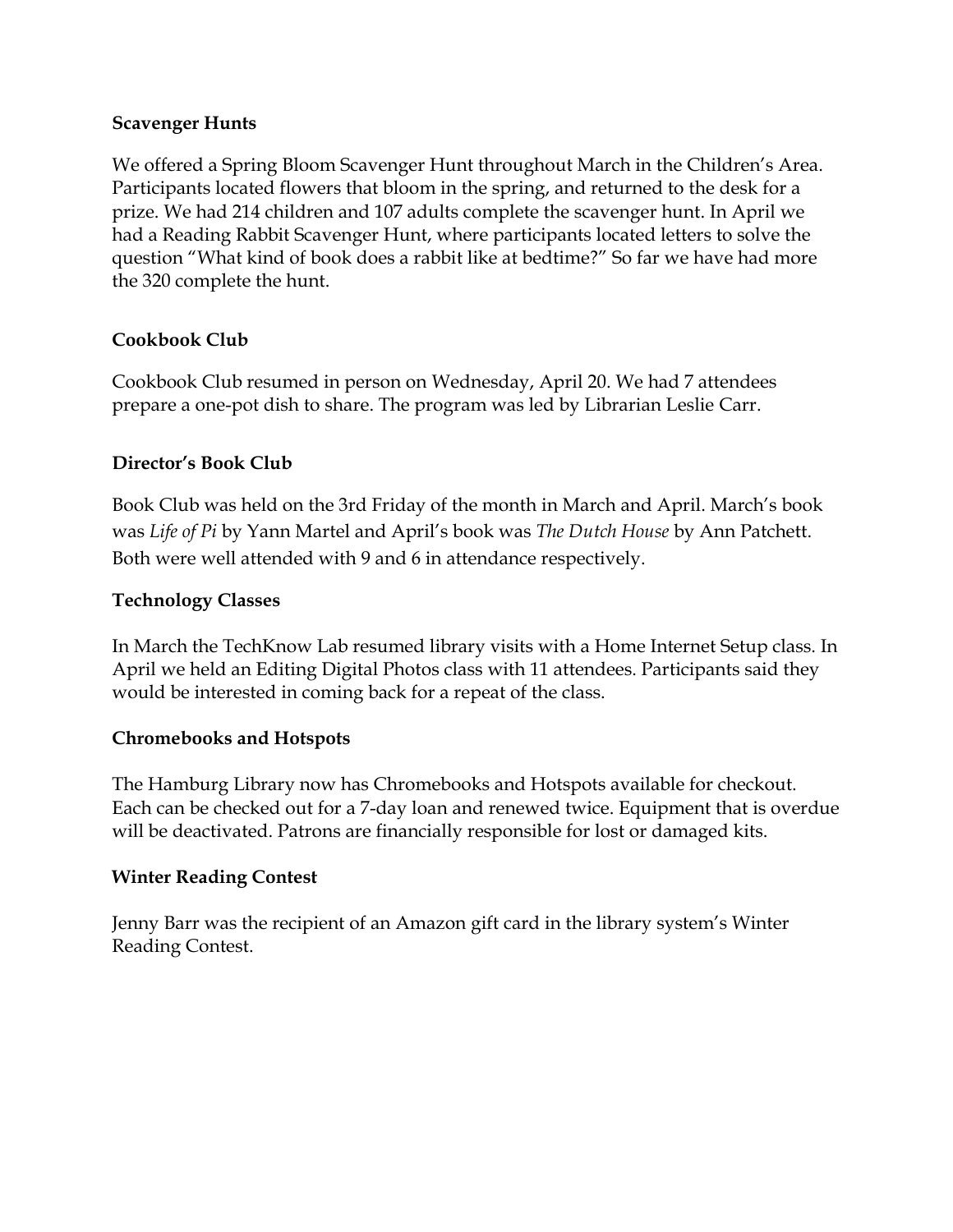## *Lake Shore*

New exterior LED lighting was installed over a two day period in the parking lot.

## **Programs offered this month include:**

## **Scavenger Hunts**

A Women's History Month scavenger hunt was held in March where kids found famous women around the library to win a prize. We had 35 participants. An Earth Day scavenger hunt was held in April where kids found alternative energy sources around the library and won a packet of seeds. As of this writing, we had 25 participants.

## **LEGO Club**

On Friday, March 26 the Lake Shore Library hosted Lego Club with 15 attendees. This is a self-directed program. Children are free to come up with any creation they like. Their creations are displayed throughout the library for the month.

## **Encanto Party**

On Wednesday, March 30 Librarian Stephanie Molnar hosted an Encanto Party. 26 children played games, made crafts, colored, and ate tasty Encanto-themed snacks.



## **Cookbook Club**

On Monday, April 11 Cookbook Club was back to being held in-person with 12 participants including the director☺. Recipes were chosen from *Fix It with Food* by Michael Symon.

## **Adult Craft Night**

Librarian Stephanie Molnar hosted Adult Craft Night on March 21 and April 22. Fourteen participants made essential oil rollers using such oils as Bergamot, Jasmine, Peppermint, and Lavender. 16 participants made seed bombs.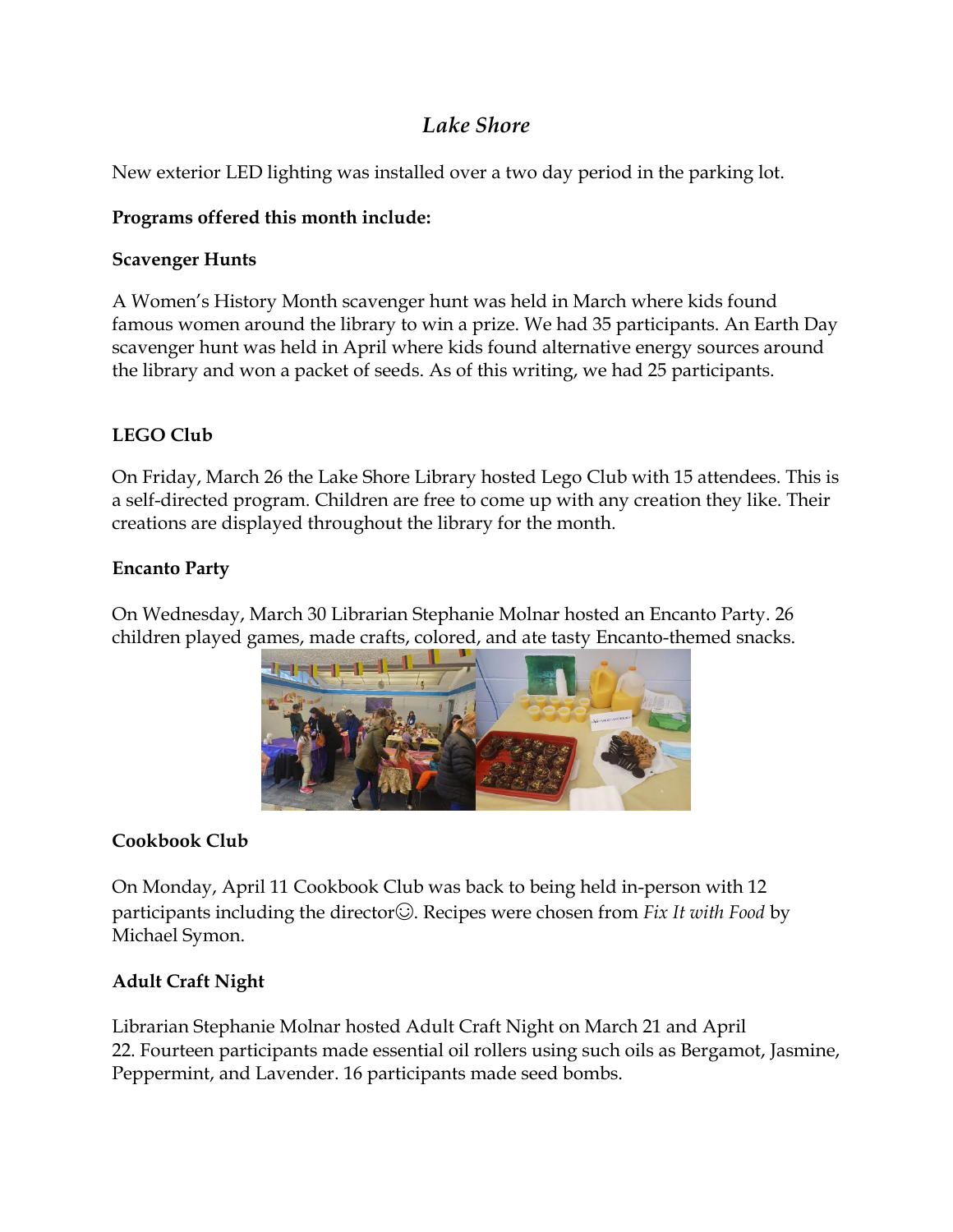## **EduKids**

Students from EduKids visited on March 24 and April 7. We had 18 kids and 5 adults total. Three books are read and each kid is given a sticker.

## **Story Time**

Winter Storytime, presented by Librarian Stephanie Molnar was held on Tuesdays in March at the Lake Shore Library. The themes were famous women, St. Patrick's Day, transportation, and Eric Carle. The combined attendance of parents and children was 52.

#### **Easter Egg Hunt**

On Saturday, April 9 we held an Easter egg hunt with 22 kids and 12 adults in attendance. Kids colored egg hunt bags and then found eggs around the children's area. There was also a craft handed out.



## **Adult Book Club**

Book Club was held on Monday, April 25 with 7 attendees. The group discussed *The Women in the Castle* by Jessica Shattuck.

#### **Saturday Movies**

On Saturday, March 12 we showed the movie "Clifford the Big Red Dog" in our meeting room with 6 attendees. On Saturday, April 16 we showed the movie "Sing 2" in the meeting room with three attendees. Myrra the Reading Dog was, on hand both times.



Respectfully submitted, Brian R. Hoth - Director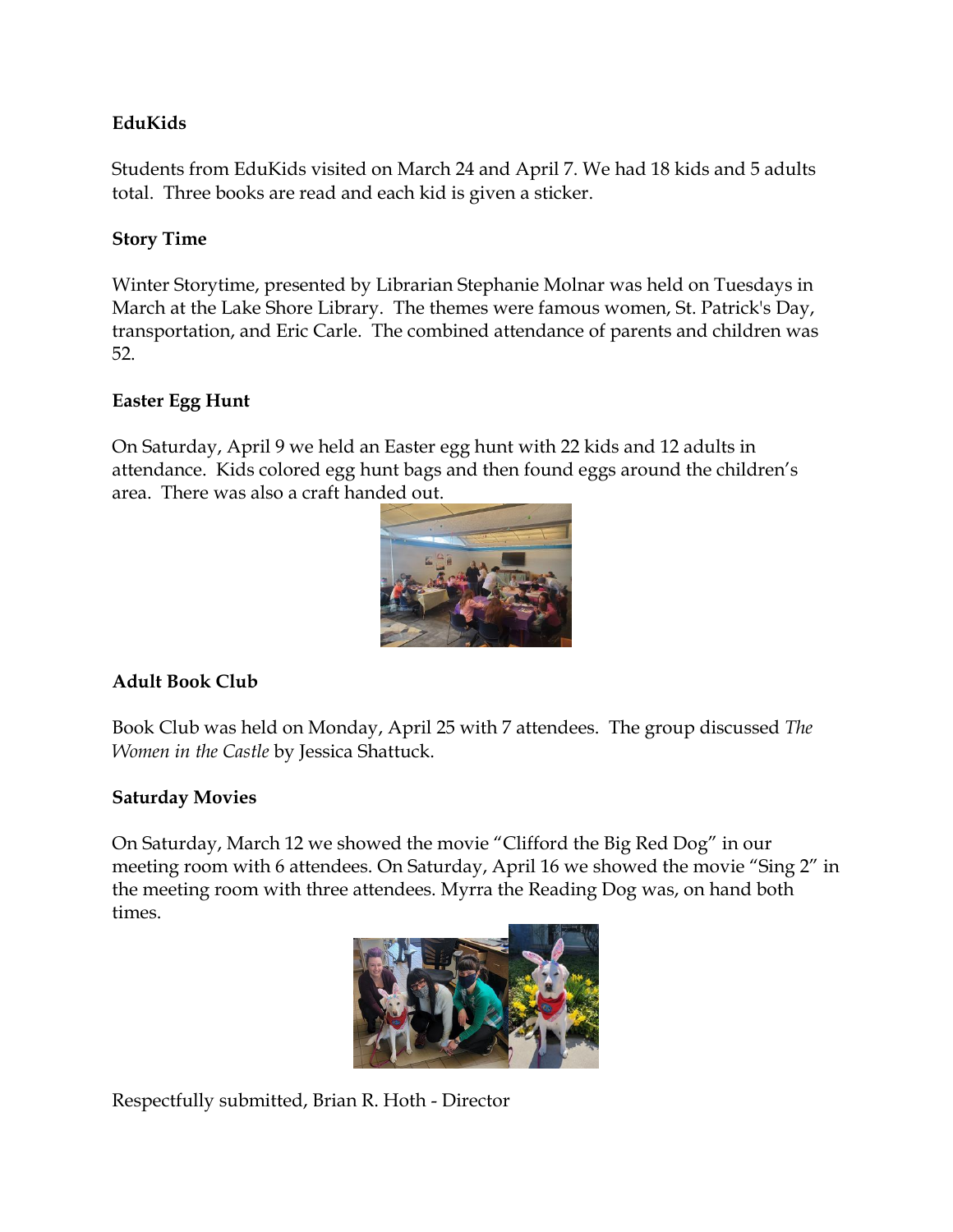## **Hamburg Public Library – March 2022 Report**

| <b>Circulation Statistics</b>                         |        |        |      |  |  |  |  |
|-------------------------------------------------------|--------|--------|------|--|--|--|--|
| <b>March 2022</b><br><b>March 2021</b><br>$\%$ Change |        |        |      |  |  |  |  |
| Hamburg                                               | 10,852 | 10,352 | 4.8% |  |  |  |  |
| Lakeshore                                             | 3.794  | 3,707  | 2.3% |  |  |  |  |

#### **Patron Door Counts**

|           | <b>March 2022</b> | <b>March 2021</b> | $\%$ Change |
|-----------|-------------------|-------------------|-------------|
| Hamburg   | 6,815             | 4,937             | 38%         |
| Lakeshore | 3,104             | 2,348             | 32.2%       |

## **Computer Sessions**

|           | <b>March 2022</b> | <b>March 2021</b> | $\%$ Change |
|-----------|-------------------|-------------------|-------------|
| Hamburg   | .015              | 812               | 25%         |
| Lakeshore | 256               | 163               | 57.1%       |

## **WiFi Sessions**

|           | <b>March 2022</b> | <b>March 2021</b> | $\%$ Change |
|-----------|-------------------|-------------------|-------------|
| Hamburg   | 1,898             | 1,591             | 19.3%       |
| Lakeshore | 431               | 398               | 8.3%        |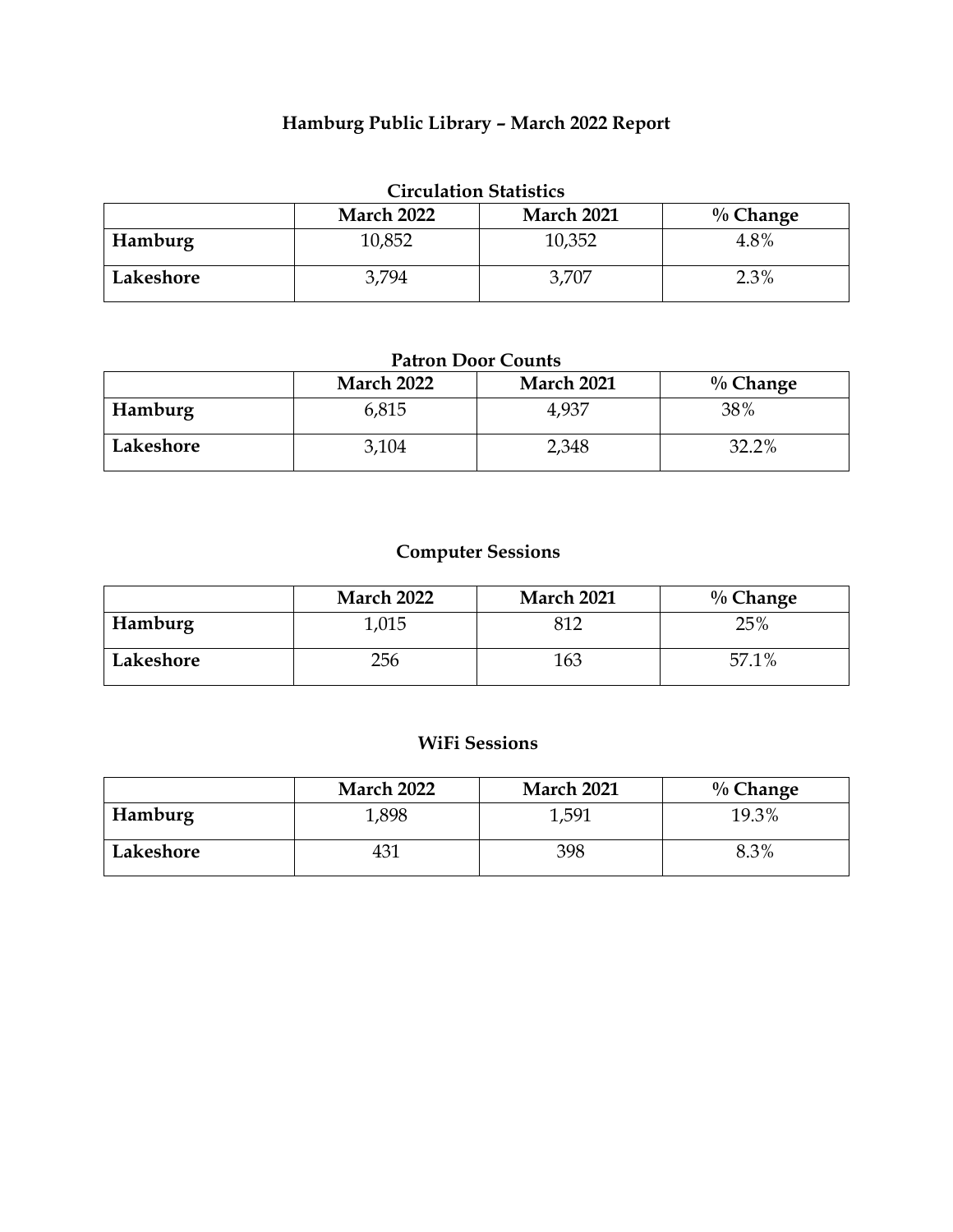## **2022 Financial Report Hamburg Public Library**

# **M&T Business Account – Checking**

| Date      |      | Transaction                                                                   | Deposit | Payment | <b>Balance</b> |
|-----------|------|-------------------------------------------------------------------------------|---------|---------|----------------|
| 3/8/2022  |      | M & T monthly service charge                                                  |         | 4.85    | 5358.26        |
| 3/10/2022 |      | Deposit (Transfer from Savings to<br>Checking for bills)                      | 59.55   |         | 5417.81        |
| 3/10/2022 | 4461 | Brian Hoth (February mileage<br>reimbursement)                                |         | 12.00   | 5405.81        |
| 3/10/2022 | 4462 | Laurie Obrochta (Reimbursement for<br>Hamburg January Programs)               |         | 47.55   | 5358.26        |
| 3/17/2022 |      | Deposit (Transfer from Savings to<br>Checking for bills)                      | 59.97   |         | 5418.23        |
| 3/17/2022 | 4463 | Brian Hoth (Reimbursement Hamburg<br>Youth Program supplies)                  |         | 59.97   | 5358.26        |
| 3/24/2022 |      | Deposit (Transfer from Savings to<br>Checking for bills)                      | 174.43  |         | 5532.69        |
| 3/24/2022 | 4464 | Cintas (Door mats replaced Hamburg &<br>Lake Shore)                           |         | 122.52  | 5410.17        |
| 3/24/2022 | 4465 | Sean McSkimming (Reimbursement for<br>Security System Battery back-up)        |         | 29.95   | 5380.22        |
| 3/24/2022 | 4466 | Stephanie Molnar (Reimbursement for<br>Lake Shore March Encanto Program)      |         | 21.96   | 5358.26        |
| 3/31/2022 |      | Deposit (Transfer from Savings to<br>Checking for bills)                      | 60.41   |         | 5418.67        |
| 3/31/2022 | 4467 | Stephanie Molnar (Reimbursement for<br>Lake Shore March Programming Supplies) |         | 60.41   | 5358.26        |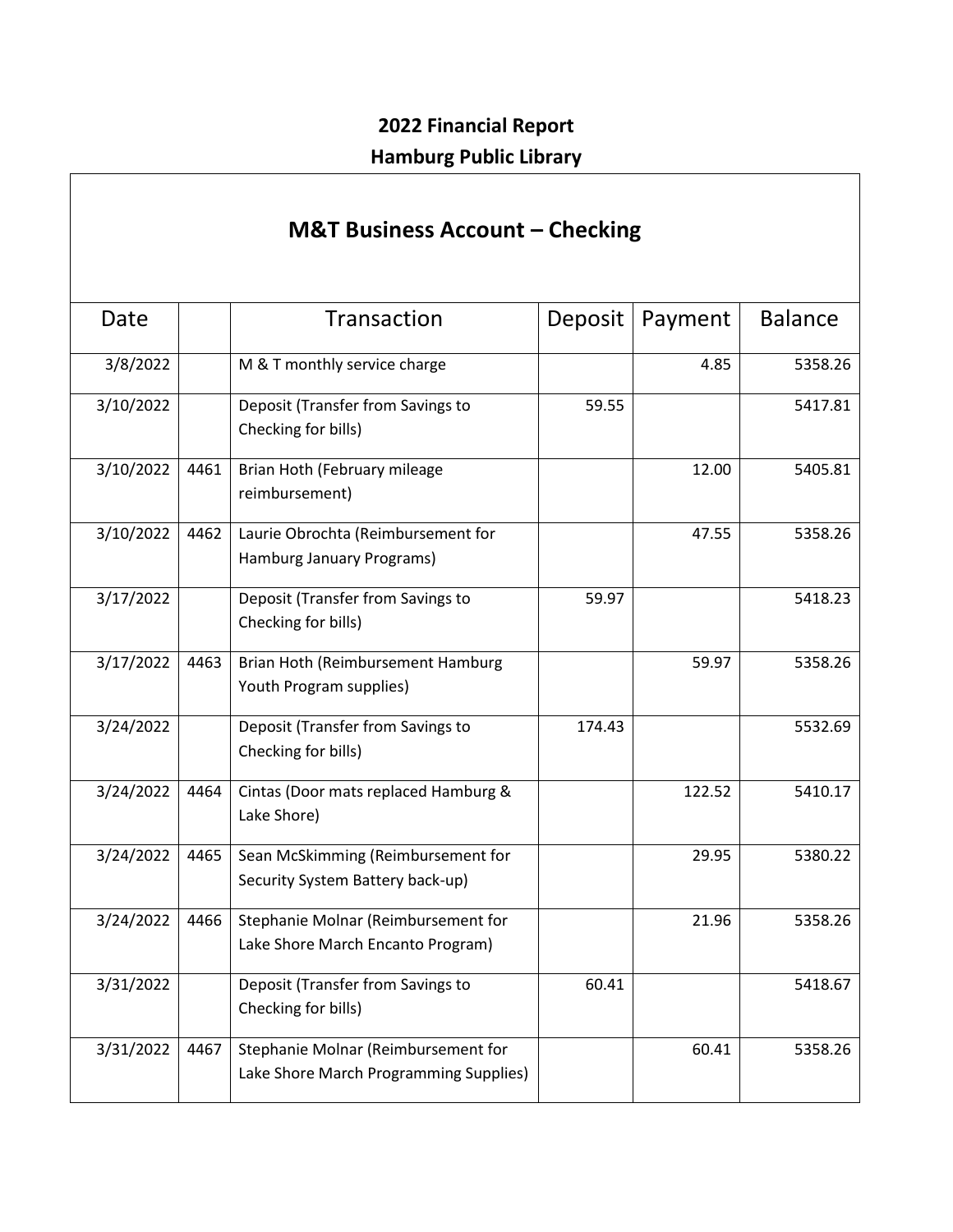| 3/31/2022 |      | Deposit (Uncashed checks over 6 months<br>old)                                |        | $-24.00$ | 5382.26 |
|-----------|------|-------------------------------------------------------------------------------|--------|----------|---------|
| 4/7/2022  |      | Deposit (Transfer from Savings to<br>Checking for bills)                      | 657.06 |          | 6039.32 |
| 4/7/2022  | 4468 | Brian Hoth (March mileage<br>reimbursement)                                   |        | 24.00    | 6015.32 |
| 4/7/2022  | 4469 | Ashley Cassidy (Reimbursement for<br>Hamburg March Programming Supplies)      |        | 19.38    | 5995.94 |
| 4/7/2022  | 4470 | Stephanie Molnar (March mileage<br>reimbursement)                             |        | 4.00     | 5991.94 |
| 4/7/2022  | 4471 | Stephanie Molnar (Reimbursement for<br>Lake Shore March Programming Supplies) |        | 36.75    | 5955.19 |
| 4/7/2022  | 4472 | ECWA (Hamburg monthly water bill<br>$2/28/22-3/3/22)$                         |        | 33.00    | 5922.19 |
| 4/7/2022  | 4473 | Waste Management (Hamburg refuse<br>pick up 4/1/22-6/30/2022)                 |        | 404.28   | 5517.91 |
| 4/7/2022  | 4474 | Guis Lumber (Maintenance supplies for<br>Hamburg and Lake Shore)              |        | 135.65   | 5382.26 |
| 4/14/2022 |      | Deposit (Transfer from Savings to<br>Checking for bills)                      | 177.26 |          | 5559.52 |
| 4/14/2022 | 4475 | Cintas (Door mats replaced Hamburg &<br>Lake Shore)                           |        | 61.26    | 5498.26 |
| 4/14/2022 | 4476 | USPS (2 rolls of Stamps)                                                      |        | 116.00   | 5382.26 |
| 4/21/2022 |      | Deposit (Transfer from Savings to<br>Checking for bills)                      | 771.69 |          | 6153.95 |
| 4/21/2022 | 4477 | ECWA (Lake Shore water bill 1/1-4/2/22)                                       |        | 53.91    | 6100.04 |
| 4/21/2022 | 4478 | Rel Comm (Yearly Phone contract)                                              |        | 360.00   | 5740.04 |
| 4/21/2022 | 4479 | ECWA (Hamburg water bill 1/1-4/2/22)                                          |        | 357.78   | 5382.26 |

*Final Balance: \$5,382.26*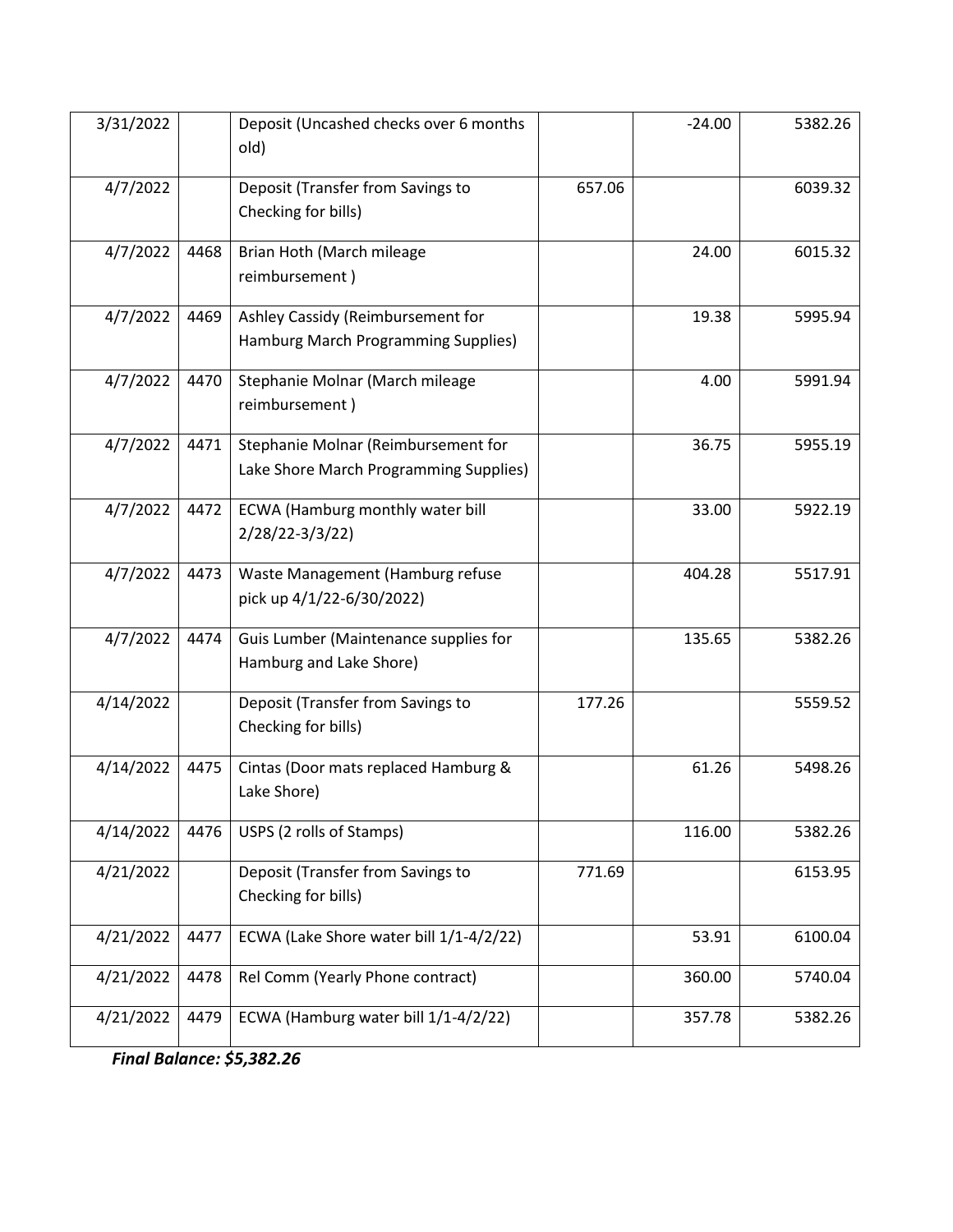# **M&T Business Account – Savings**

| Date      | Transaction                                                 | Deposit | Payment | <b>Balance</b> |
|-----------|-------------------------------------------------------------|---------|---------|----------------|
| 3/10/2022 | Deposit (Hamburg fine Revenue)                              | 570.5   |         | 3,925.01       |
| 3/10/2022 | Withdrawal (Transfer from Savings to<br>Checking for bills) |         | 59.55   | 3,865.46       |
| 3/15/2022 | Deposit (Lake Shore fine revenue from<br>Feb.)              | 224.35  |         | 4,089.81       |
| 3/17/2022 | Deposit (Hamburg fine Revenue)                              | 302.89  |         | 4,392.70       |
| 3/17/2022 | Withdrawal (Transfer from Savings to<br>Checking for bills) |         | 59.97   | 4,332.73       |
| 3/24/2022 | Deposit (Hamburg fine Revenue)                              | 308.44  |         | 4,641.17       |
| 3/24/2022 | Withdrawal (Transfer from Savings to<br>Checking for bills) |         | 174.43  | 4,466.74       |
| 3/31/2022 | Deposit (Hamburg fine revenue)                              | 237.4   |         | 4,704.14       |
| 3/31/2022 | Withdrawal (Transfer from Savings to<br>Checking for bills) |         | 60.41   | 4,643.73       |
| 3/31/2022 | M & T Interest                                              | 0.07    |         | 4,643.80       |
| 4/7/2022  | Deposit (Hamburg fine revenue)                              | 169.1   |         | 4,812.90       |
| 4/7/2022  | Withdrawal (Transfer from Savings to<br>Checking for bills) |         | 657.06  | 4,155.84       |
| 4/14/2022 | Deposit (Hamburg fine revenue)                              | 190.58  |         | 4,346.42       |
| 4/14/2022 | Withdrawal (Transfer from Savings to<br>Checking for bills) |         | 177.26  | 4,169.16       |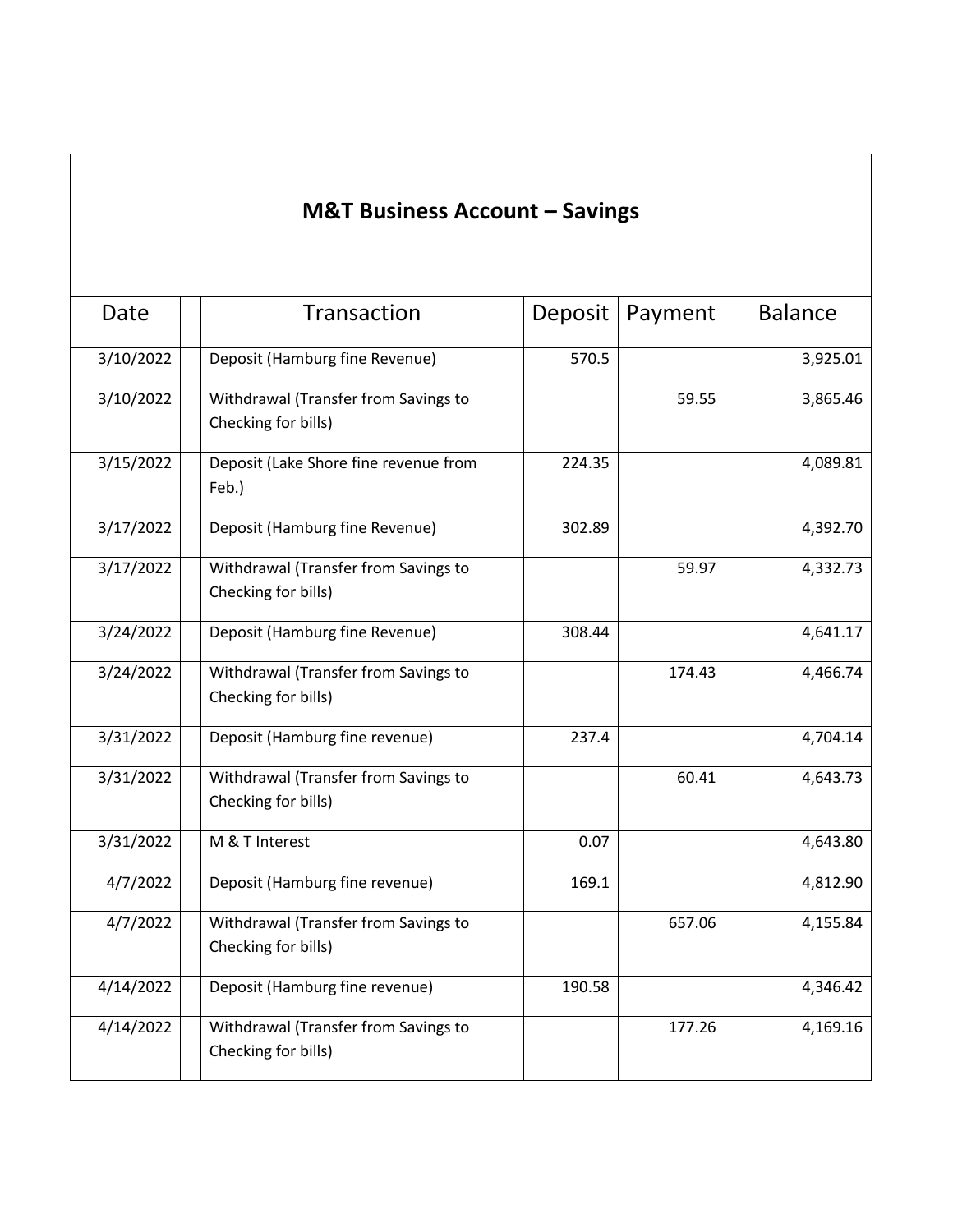| 4/21/2022 | Deposit (Hamburg fine revenue)                              | 139.36 |        | 4,308.52 |
|-----------|-------------------------------------------------------------|--------|--------|----------|
| 4/21/2022 | Withdrawal (Transfer from Savings to<br>Checking for bills) |        | 771.69 | 3,536.83 |

*Final Balance: \$3,536.83* 

| Northwest Private Account – Checking |      |                                                                            |         |         |                |
|--------------------------------------|------|----------------------------------------------------------------------------|---------|---------|----------------|
| Date                                 |      | Transaction                                                                | Deposit | Payment | <b>Balance</b> |
| 3/10/2022                            |      | Deposit (Transfer from Savings to<br>Checking for bills)                   | 2045.16 |         | 4087.54        |
| 3/10/2022                            | 3324 | Buffalo & Erie County Public (Wood<br>shelving for the Lake Shore Library) |         | 2025.16 | 2062.38        |
| 3/10/2022                            | 3325 | Thomas Fox (Author visit to Hamburg)                                       |         | 20.00   | 2042.38        |
| 3/10/2022                            |      | Amazon Smile (Donation)                                                    | 37.22   |         | 2079.60        |
| 3/16/2022                            |      | Deposit (Transfer from Savings to<br>Checking for bills)                   | 161.39  |         | 2240.99        |
| 3/16/2022                            | 3326 | Amazon (program supplies for Hamburg<br>Library and book repair supplies)  |         | 161.39  | 2079.60        |
| 3/31/2022                            |      | Deposit (Transfer from Savings to<br>Checking for bills)                   | 479.10  |         | 2558.70        |
| 3/31/2022                            | 3327 | Brian Hoth (Hamburg reading garden<br>decorations)                         |         | 194.10  | 2364.60        |
| 3/31/2022                            | 3328 | Village of Hamburg (Summer Concert<br>series)                              |         | 125.00  | 2239.60        |
| 3/31/2022                            | 3329 | Young Audiences of Western NY (2021<br>Herschell Carousel program)         |         | 160.00  | 2079.60        |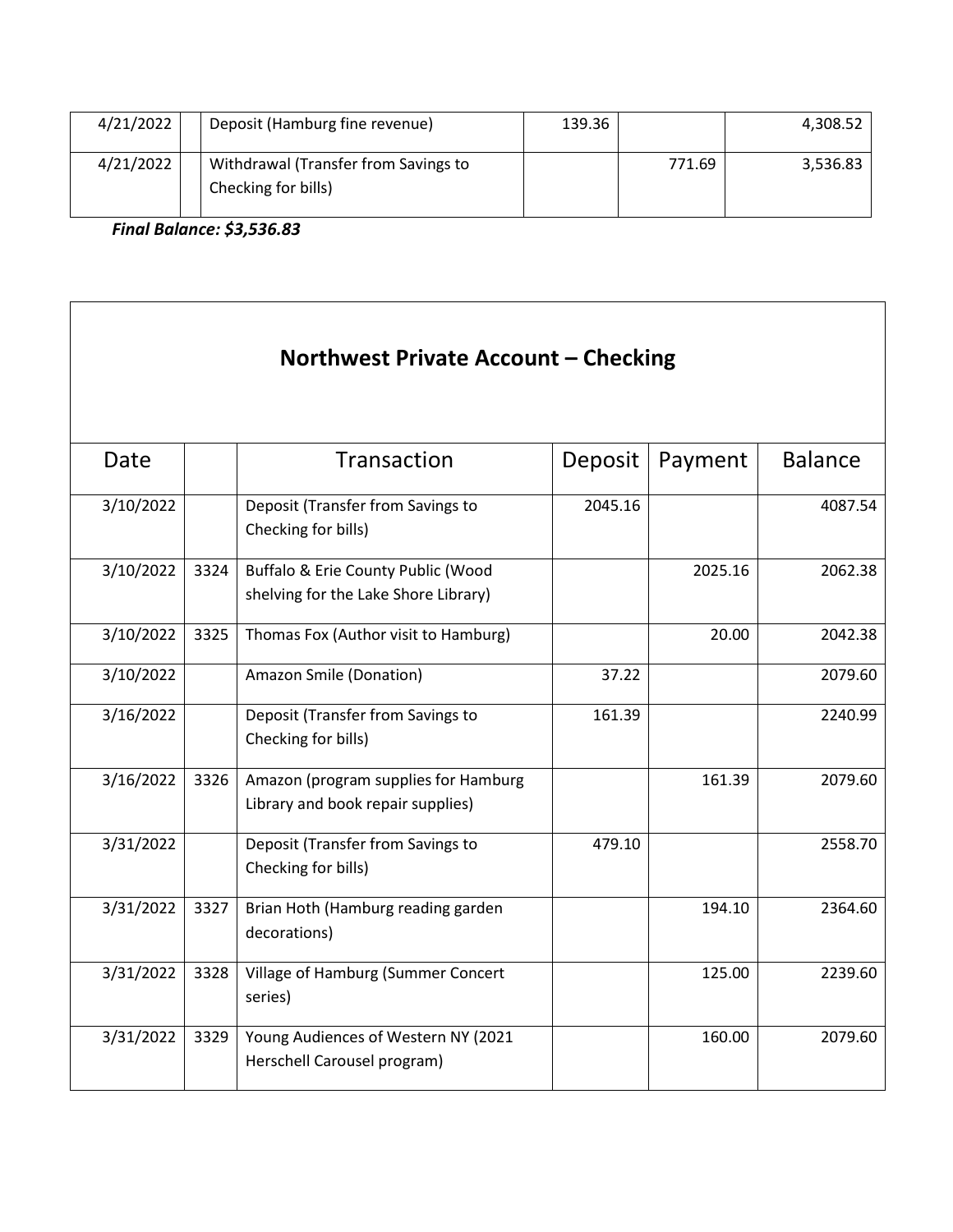| 3/31/2022 |      | Deposit (uncashed checks over six months<br>old)                            |         | $-81.65$ | 2161.25 |
|-----------|------|-----------------------------------------------------------------------------|---------|----------|---------|
| 4/7/2022  |      | Deposit (Transfer from Savings to<br>Checking for bills)                    | 1885.00 |          | 4046.25 |
| 4/7/2022  | 3330 | Venmill Industries (Hybrid Disc Cleaner to<br>repair DVD, Blu-ray and CD's) |         | 1885.00  | 2161.25 |
| 4/21/2022 |      | Deposit (Transfer from Savings to<br>Checking for bills)                    | 83.47   |          | 2244.72 |
| 4/21/2022 | 3331 | ACT Workshop (Attendance for 3<br>individuals)                              |         | 45.00    | 2199.72 |
| 4/21/2022 | 3332 | Ashley Cassidy (Reimbursement for<br>Program Supplies)                      |         | 38.47    | 2161.25 |

*Final Balance: \$2,161.25*

Г

| Northwest Private Account – Savings |  |                                             |         |          |                |
|-------------------------------------|--|---------------------------------------------|---------|----------|----------------|
| Date                                |  | Transaction                                 | Deposit | Payment  | <b>Balance</b> |
| 3/8/2022                            |  | NYS sales tax (Tax paid on Book Sale items) |         | 566.83   | 40168.96       |
| 3/10/2022                           |  | Deposit (Hamburg Book Sale)                 | 114.50  |          | 40283.46       |
| 3/10/2022                           |  | Withdrawal (Transfer from Savings to        |         | 2,045.16 | 38238.3        |